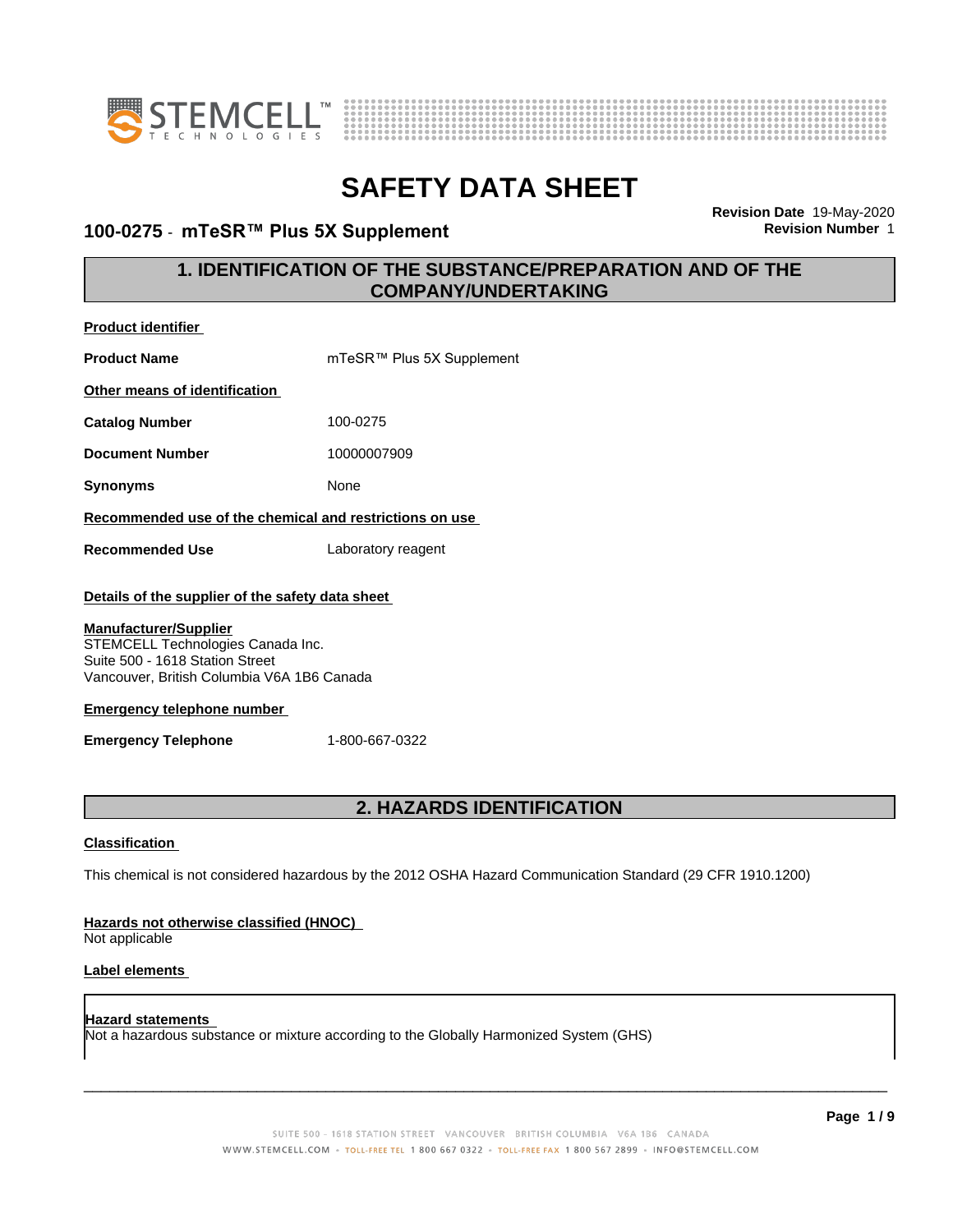



## \_\_\_\_\_\_\_\_\_\_\_\_\_\_\_\_\_\_\_\_\_\_\_\_\_\_\_\_\_\_\_\_\_\_\_\_\_\_\_\_\_\_\_\_\_\_\_\_\_\_\_\_\_\_\_\_\_\_\_\_\_\_\_\_\_\_\_\_\_\_\_\_\_\_\_\_\_\_\_\_\_\_\_\_\_\_\_\_\_\_\_\_\_ **Revision Date** 19-May-2020 **100-0275 ⋅ mTeSR™ Plus 5X Supplement Revision Revision** Number 1

The product contains no substances which at their given concentration, are considered to be hazardous to health.

**Appearance Clear <b>Physical state** Liquid

**Odor** No information available

## **Other Information**

Not applicable

- **Unknown acute toxicity** 1.192 % of the mixture consists of ingredient(s) of unknown toxicity
	- 1.192 % of the mixture consists of ingredient(s) of unknown acute oral toxicity
	- 1.192 % of the mixture consists of ingredient(s) of unknown acute dermal toxicity
	- 1.192 % of the mixture consists of ingredient(s) of unknown acute inhalation toxicity (gas)
	- 1.192 % of the mixture consists of ingredient(s) of unknown acute inhalation toxicity (vapor)

1.192 % of the mixture consists of ingredient(s) of unknown acute inhalation toxicity (dust/mist)

## **3. COMPOSITION/INFORMATION ON INGREDIENTS**

### **Substance**

Not applicable.

### **Mixture**

Not a hazardous substance or mixture according to the Globally Harmonized System (GHS)

\*The exact percentage (concentration) of composition has been withheld as a trade secret.

## **4. FIRST AID MEASURES**

### **Description of first aid measures**

| <b>Inhalation</b>   | Remove to fresh air.                                                                                                    |
|---------------------|-------------------------------------------------------------------------------------------------------------------------|
| Eye contact         | Rinse thoroughly with plenty of water for at least 15 minutes, lifting lower and upper eyelids.<br>Consult a physician. |
| <b>Skin contact</b> | Wash skin with soap and water.                                                                                          |
| <b>Ingestion</b>    | Clean mouth with water and drink afterwards plenty of water.                                                            |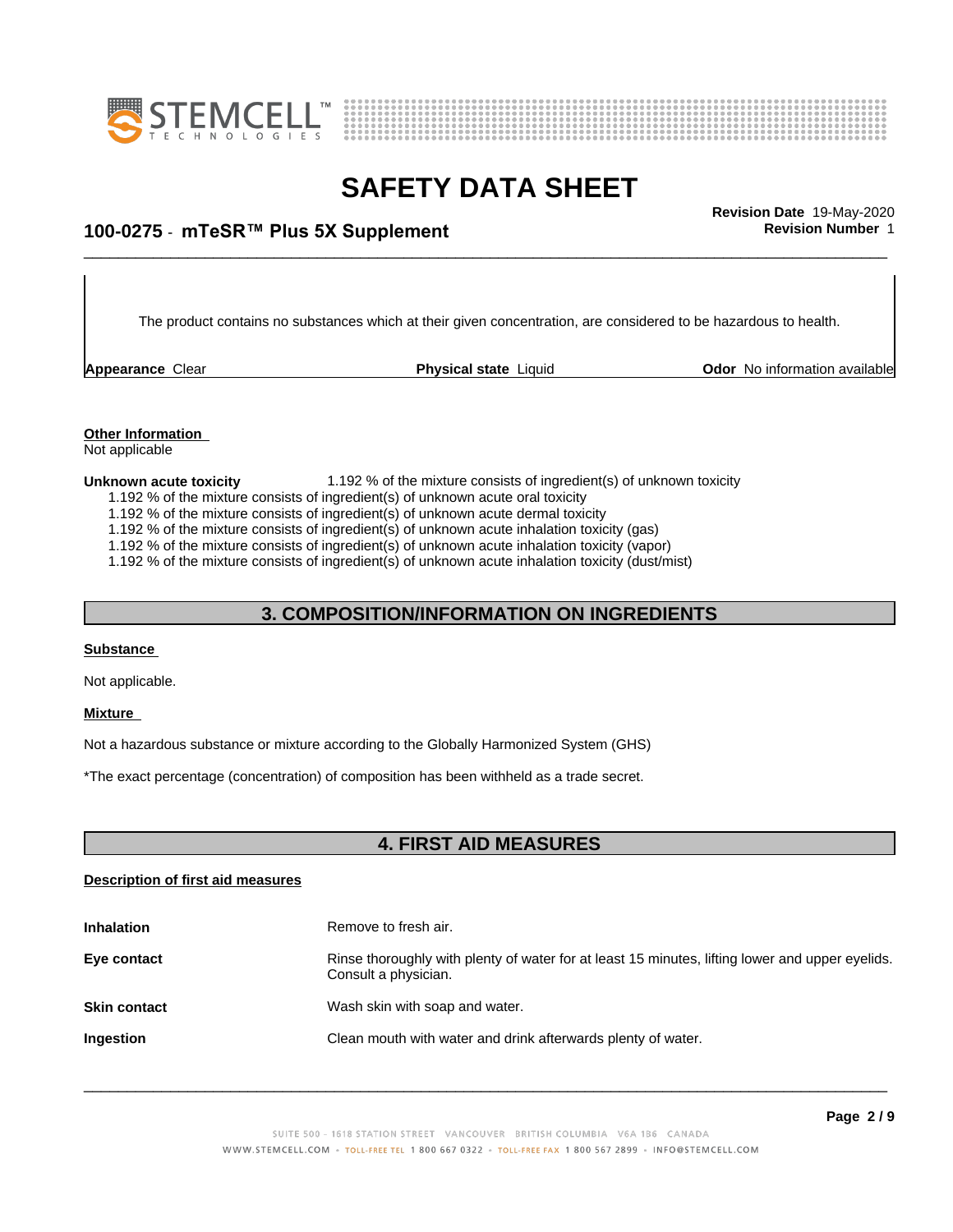



# **SAFETY DATA SHEET**<br>Revision Date 19-May-2020

## \_\_\_\_\_\_\_\_\_\_\_\_\_\_\_\_\_\_\_\_\_\_\_\_\_\_\_\_\_\_\_\_\_\_\_\_\_\_\_\_\_\_\_\_\_\_\_\_\_\_\_\_\_\_\_\_\_\_\_\_\_\_\_\_\_\_\_\_\_\_\_\_\_\_\_\_\_\_\_\_\_\_\_\_\_\_\_\_\_\_\_\_\_ **Revision Date** 19-May-2020 **100-0275 ⋅ mTeSR™ Plus 5X Supplement Revision Revision** Number 1

| Most important symptoms and effects, both acute and delayed                                               |                                                                                                                                       |  |  |
|-----------------------------------------------------------------------------------------------------------|---------------------------------------------------------------------------------------------------------------------------------------|--|--|
| <b>Symptoms</b>                                                                                           | No information available.                                                                                                             |  |  |
|                                                                                                           | Indication of any immediate medical attention and special treatment needed                                                            |  |  |
| Note to physicians                                                                                        | Treat symptomatically.                                                                                                                |  |  |
|                                                                                                           | <b>5. FIRE-FIGHTING MEASURES</b>                                                                                                      |  |  |
| <b>Suitable Extinguishing Media</b>                                                                       | Use extinguishing measures that are appropriate to local circumstances and the<br>surrounding environment.                            |  |  |
| Unsuitable extinguishing media                                                                            | CAUTION: Use of water spray when fighting fire may be inefficient.                                                                    |  |  |
| Specific hazards arising from the<br>chemical                                                             | No information available.                                                                                                             |  |  |
| <b>Explosion data</b><br>Sensitivity to Mechanical Impact None.<br><b>Sensitivity to Static Discharge</b> | None.                                                                                                                                 |  |  |
| Special protective equipment for<br>fire-fighters                                                         | Firefighters should wear self-contained breathing apparatus and full firefighting turnout<br>gear. Use personal protection equipment. |  |  |
|                                                                                                           | <b>6. ACCIDENTAL RELEASE MEASURES</b>                                                                                                 |  |  |

## **Personal precautions, protective equipment and emergency procedures**

| <b>Personal precautions</b>                          | Ensure adequate ventilation.                                                         |  |
|------------------------------------------------------|--------------------------------------------------------------------------------------|--|
| <b>Environmental precautions</b>                     |                                                                                      |  |
|                                                      |                                                                                      |  |
| <b>Environmental precautions</b>                     | See Section 12 for additional Ecological Information.                                |  |
| Methods and material for containment and cleaning up |                                                                                      |  |
| <b>Methods for containment</b>                       | Prevent further leakage or spillage if safe to do so.                                |  |
| Methods for cleaning up                              | Pick up and transfer to properly labeled containers.                                 |  |
| <b>Prevention of secondary hazards</b>               | Clean contaminated objects and areas thoroughly observing environmental regulations. |  |
|                                                      |                                                                                      |  |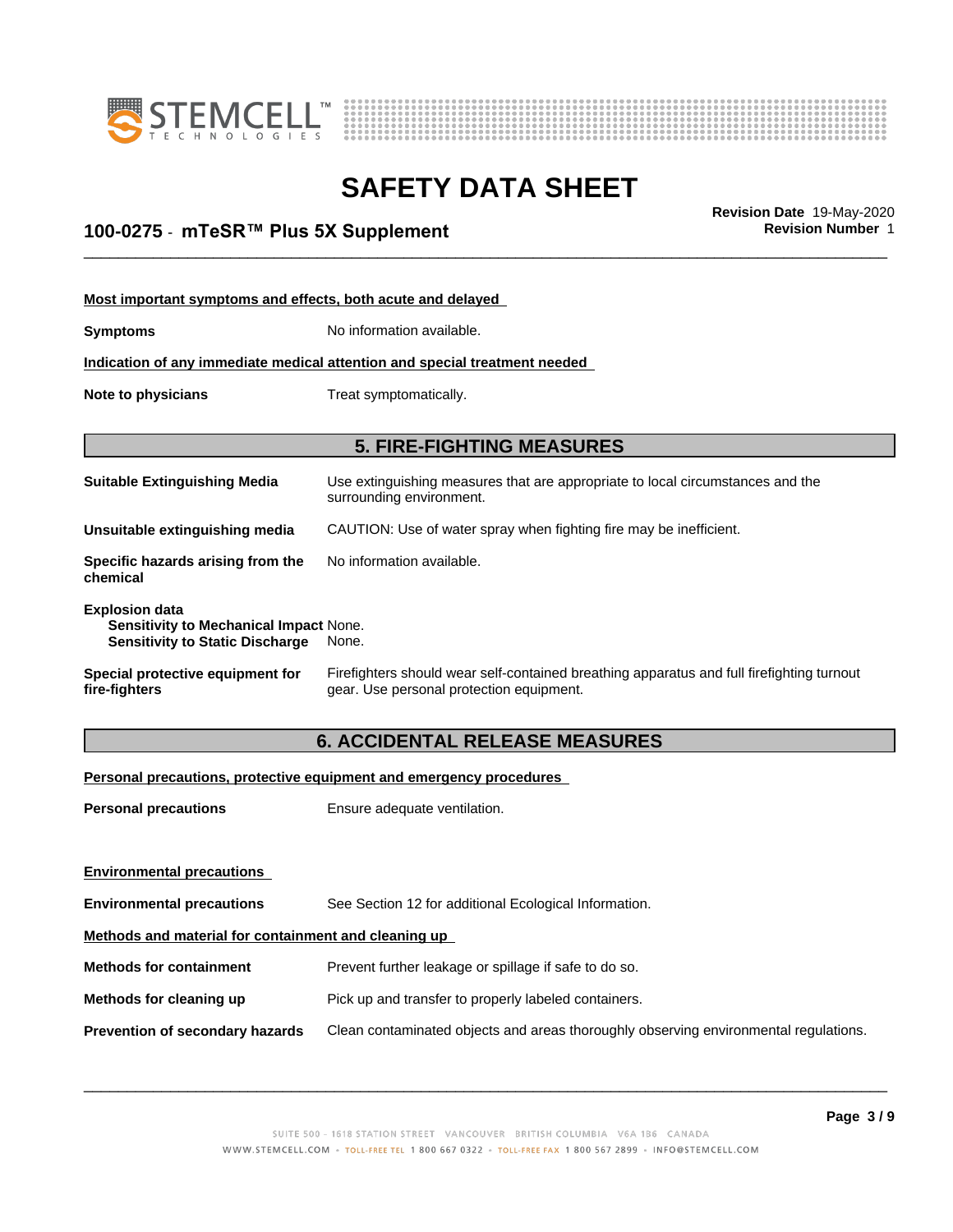



## \_\_\_\_\_\_\_\_\_\_\_\_\_\_\_\_\_\_\_\_\_\_\_\_\_\_\_\_\_\_\_\_\_\_\_\_\_\_\_\_\_\_\_\_\_\_\_\_\_\_\_\_\_\_\_\_\_\_\_\_\_\_\_\_\_\_\_\_\_\_\_\_\_\_\_\_\_\_\_\_\_\_\_\_\_\_\_\_\_\_\_\_\_ **Revision Date** 19-May-2020 **100-0275 ⋅ mTeSR™ Plus 5X Supplement Revision Revision** Number 1

| 7. HANDLING AND STORAGE                                      |                                                                                                                                                                |  |
|--------------------------------------------------------------|----------------------------------------------------------------------------------------------------------------------------------------------------------------|--|
| <b>Precautions for safe handling</b>                         |                                                                                                                                                                |  |
| Advice on safe handling                                      | Handle in accordance with good industrial hygiene and safety practice.                                                                                         |  |
| Conditions for safe storage, including any incompatibilities |                                                                                                                                                                |  |
| <b>Storage Conditions</b>                                    | Store in accordance with information listed on the Product Information Sheet (PIS).                                                                            |  |
|                                                              |                                                                                                                                                                |  |
|                                                              | 8. EXPOSURE CONTROLS/PERSONAL PROTECTION                                                                                                                       |  |
| <b>Control parameters</b>                                    |                                                                                                                                                                |  |
| <b>Exposure Limits</b>                                       | This product, as supplied, does not contain any hazardous materials with occupational<br>exposure limits established by the region specific regulatory bodies. |  |
| <b>Appropriate engineering controls</b>                      |                                                                                                                                                                |  |
| <b>Engineering controls</b>                                  | <b>Showers</b><br>Eyewash stations<br>Ventilation systems.                                                                                                     |  |
|                                                              | Individual protection measures, such as personal protective equipment                                                                                          |  |
| <b>Eye/face protection</b>                                   | No special protective equipment required.                                                                                                                      |  |
| Skin and body protection                                     | No special protective equipment required.                                                                                                                      |  |
| <b>Respiratory protection</b>                                | No protective equipment is needed under normal use conditions. If exposure limits are                                                                          |  |
|                                                              | exceeded or irritation is experienced, ventilation and evacuation may be required.                                                                             |  |
| <b>General hygiene considerations</b>                        | Handle in accordance with good industrial hygiene and safety practice.                                                                                         |  |
| <b>9. PHYSICAL AND CHEMICAL PROPERTIES</b>                   |                                                                                                                                                                |  |

**Information on basic physical and chemical properties Physical state** Liquid Appearance **Clear**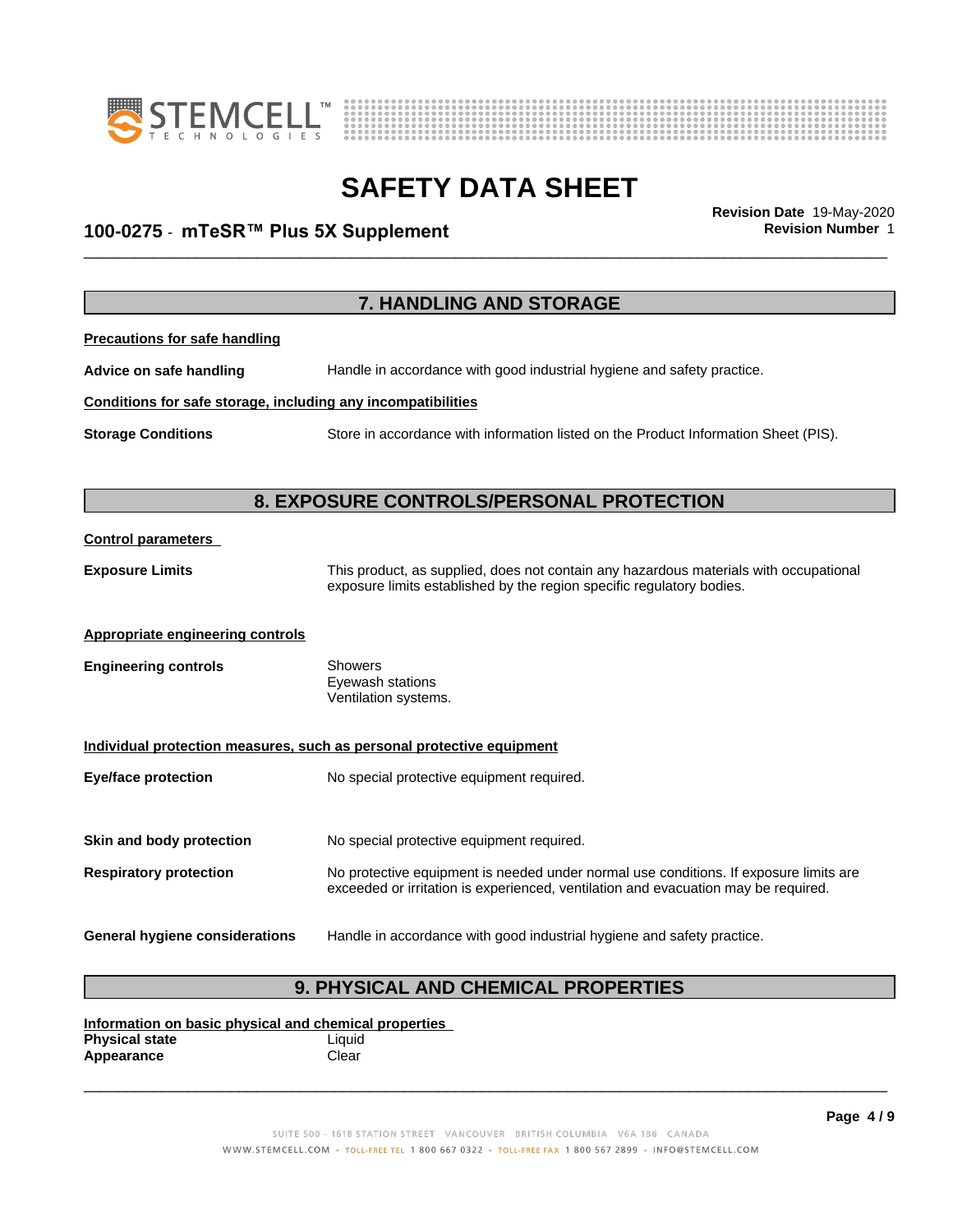



## \_\_\_\_\_\_\_\_\_\_\_\_\_\_\_\_\_\_\_\_\_\_\_\_\_\_\_\_\_\_\_\_\_\_\_\_\_\_\_\_\_\_\_\_\_\_\_\_\_\_\_\_\_\_\_\_\_\_\_\_\_\_\_\_\_\_\_\_\_\_\_\_\_\_\_\_\_\_\_\_\_\_\_\_\_\_\_\_\_\_\_\_\_ **Revision Date** 19-May-2020 **100-0275 ⋅ mTeSR™ Plus 5X Supplement Revision Revision** Number 1

**Color** light yellow

**Explosive properties** No information available **Oxidizing properties** No information available **pH** No data available None known<br> **Melting point / freezing point** No data available None Known **Melting point / freezing point** No data available None known **Boiling point / boiling range No data available None known Flash point** No data available None known **Evaporation rate Reserve State State Additional None Convention Cone Control of the None known**<br> **Flammability (solid. gas)** No data available **None Known Flammability (solid, gas)** No data available None known<br> **Flammability Limit in Air** None Known **Flammability Limit in Air Upper flammability limit:** No data available **Lower flammability limit:** No data available **Vapor pressure No data available and the None known**<br> **Vapor density No data available None known**<br>
No data available **None known Vapor density** No data available **Relative density No data available None known**<br> **Water solubility No data available None known**<br>
No data available **Water solubility <br>
<b>Water solubility n** other **solvents** Modata available **None known**<br>
None known **Solubility in other solvents** No data available<br> **Partition coefficient** No data available **Partition coefficient**<br> **Autoignition temperature**<br>
No data available None Known None known **Autoignition temperature No data available None known**<br> **Decomposition temperature** No data available **None known**<br>
None known **Decomposition temperature** No data available **None known**<br> **Kinematic viscosity** No data available None known **Kinematic viscosity**<br> **Contains the Containst Contains and Dividing the Contains Property Connect Contains the None known**<br>
No data available Connect None known **Dynamic viscosity** 

**Other Information Softening point No information available**<br> **Molecular weight No information available Molecular formula**<br>**VOC Content (%)** 

**Odor** No information available **Odor threshold** No information available

**Molecular weight Molecular in the Solution Available Molecular formula Molecular formula Molecular Solution No** information available **VOC Content (%)** No information available **Liquid Density** No information available **Bulk density** No information available

## **Property Remarks •Method Values Remarks** •Method

None known

## **10. STABILITY AND REACTIVITY**

| <b>Reactivity</b>                                                       | No information available.                 |
|-------------------------------------------------------------------------|-------------------------------------------|
| <b>Chemical stability</b>                                               | Stable under normal conditions.           |
| <b>Possibility of hazardous reactions</b> None under normal processing. |                                           |
| <b>Conditions to avoid</b>                                              | None known based on information supplied. |
| Incompatible materials                                                  | None known based on information supplied. |
|                                                                         |                                           |

**Hazardous decomposition products** None known based on information supplied.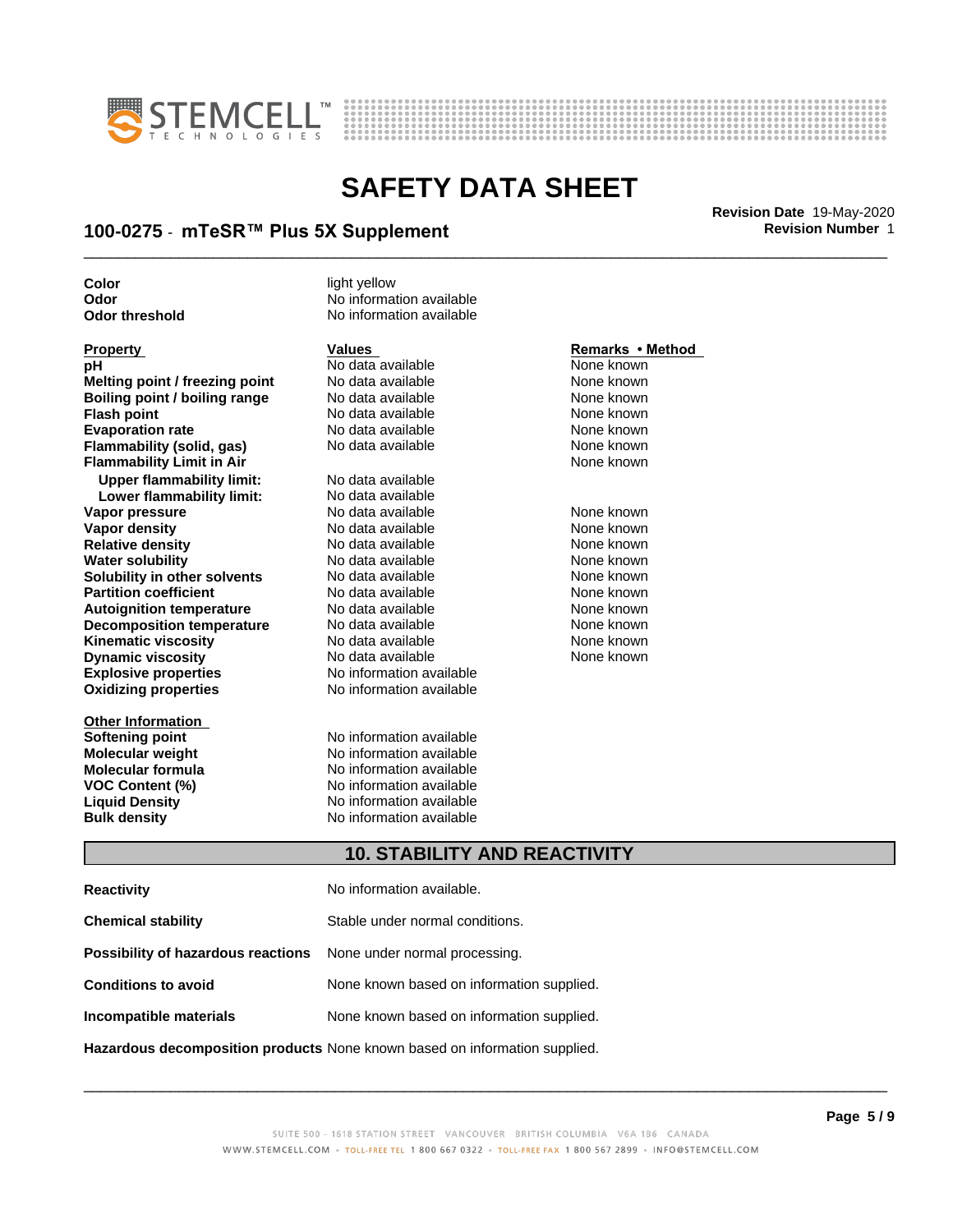



## \_\_\_\_\_\_\_\_\_\_\_\_\_\_\_\_\_\_\_\_\_\_\_\_\_\_\_\_\_\_\_\_\_\_\_\_\_\_\_\_\_\_\_\_\_\_\_\_\_\_\_\_\_\_\_\_\_\_\_\_\_\_\_\_\_\_\_\_\_\_\_\_\_\_\_\_\_\_\_\_\_\_\_\_\_\_\_\_\_\_\_\_\_ **Revision Date** 19-May-2020 **100-0275 ⋅ mTeSR™ Plus 5X Supplement Revision Revision** Number 1

## **11. TOXICOLOGICAL INFORMATION**

**Information on likely routes of exposure**

| <b>Product Information</b>                                                   |                                                                   |  |
|------------------------------------------------------------------------------|-------------------------------------------------------------------|--|
| <b>Inhalation</b>                                                            | Specific test data for the substance or mixture is not available. |  |
| Eye contact                                                                  | Specific test data for the substance or mixture is not available. |  |
| <b>Skin contact</b>                                                          | Specific test data for the substance or mixture is not available. |  |
| Ingestion                                                                    | Specific test data for the substance or mixture is not available. |  |
| Symptoms related to the physical, chemical and toxicological characteristics |                                                                   |  |
| Symptoms                                                                     | No information available.                                         |  |
|                                                                              |                                                                   |  |

## **Numerical measures of toxicity**

### **Acute toxicity**

**Unknown acute toxicity** 1.192 % of the mixture consists of ingredient(s) of unknown toxicity

1.192 % of the mixture consists of ingredient(s) of unknown acute oral toxicity

1.192 % of the mixture consists of ingredient(s) of unknown acute dermal toxicity

1.192 % of the mixture consists of ingredient(s) of unknown acute inhalation toxicity (gas)

1.192 % of the mixture consists of ingredient(s) of unknown acute inhalation toxicity (vapor)

1.192 % of the mixture consists of ingredient(s) of unknown acute inhalation toxicity (dust/mist)

### **Delayed and immediate effects as well as chronic effects from short and long-term exposure**

| <b>Skin corrosion/irritation</b>  | No information available. |
|-----------------------------------|---------------------------|
| Serious eye damage/eye irritation | No information available. |
| Respiratory or skin sensitization | No information available. |
| Germ cell mutagenicity            | No information available. |
| Carcinogenicity                   | No information available. |
| <b>Reproductive toxicity</b>      | No information available. |
| STOT - single exposure            | No information available. |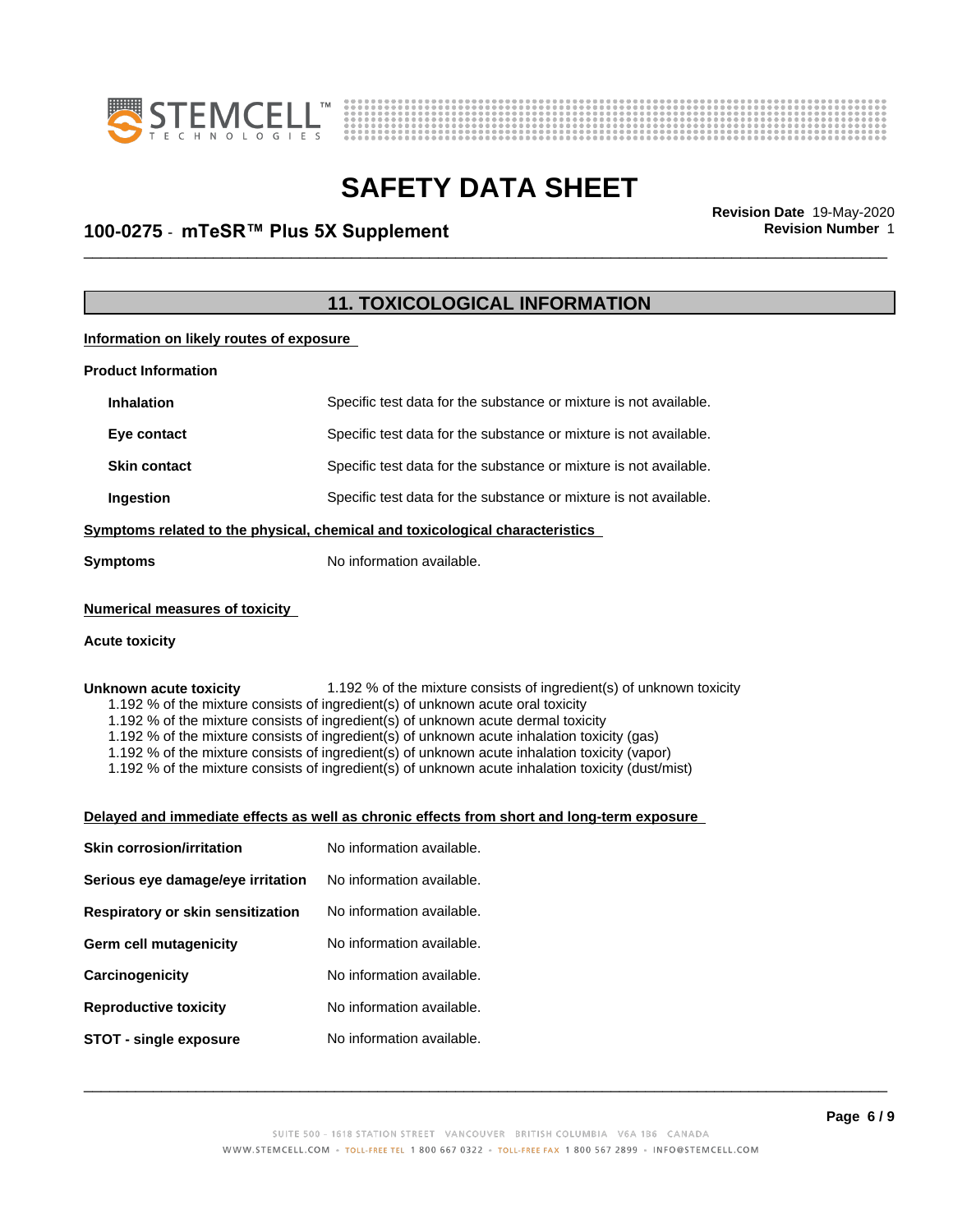



## \_\_\_\_\_\_\_\_\_\_\_\_\_\_\_\_\_\_\_\_\_\_\_\_\_\_\_\_\_\_\_\_\_\_\_\_\_\_\_\_\_\_\_\_\_\_\_\_\_\_\_\_\_\_\_\_\_\_\_\_\_\_\_\_\_\_\_\_\_\_\_\_\_\_\_\_\_\_\_\_\_\_\_\_\_\_\_\_\_\_\_\_\_ **Revision Date** 19-May-2020 **100-0275 ⋅ mTeSR™ Plus 5X Supplement Revision Revision** Number 1

### **STOT** - **repeated exposure** No information available.

**Aspiration hazard** No information available.

## **12. ECOLOGICAL INFORMATION**

## **Ecotoxicity** .

| Persistence and degradability | No information available.          |
|-------------------------------|------------------------------------|
| Bioaccumulation               | There is no data for this product. |
|                               |                                    |

**Other adverse effects** No information available.

## **13. DISPOSAL CONSIDERATIONS**

| Waste treatment methods                |                                                                                                                    |
|----------------------------------------|--------------------------------------------------------------------------------------------------------------------|
| Waste from residues/unused<br>products | Dispose of in accordance with local regulations. Dispose of waste in accordance with<br>environmental legislation. |
| Contaminated packaging                 | Do not reuse empty containers.                                                                                     |

## **14. TRANSPORT INFORMATION**

| <u>DOT</u>  | Not regulated |
|-------------|---------------|
| <u>TDG</u>  | Not regulated |
| <b>MEX</b>  | Not regulated |
| ICAO (air)  | Not regulated |
| IATA        | Not regulated |
| <b>IMDG</b> | Not regulated |
| <b>RID</b>  | Not regulated |
|             |               |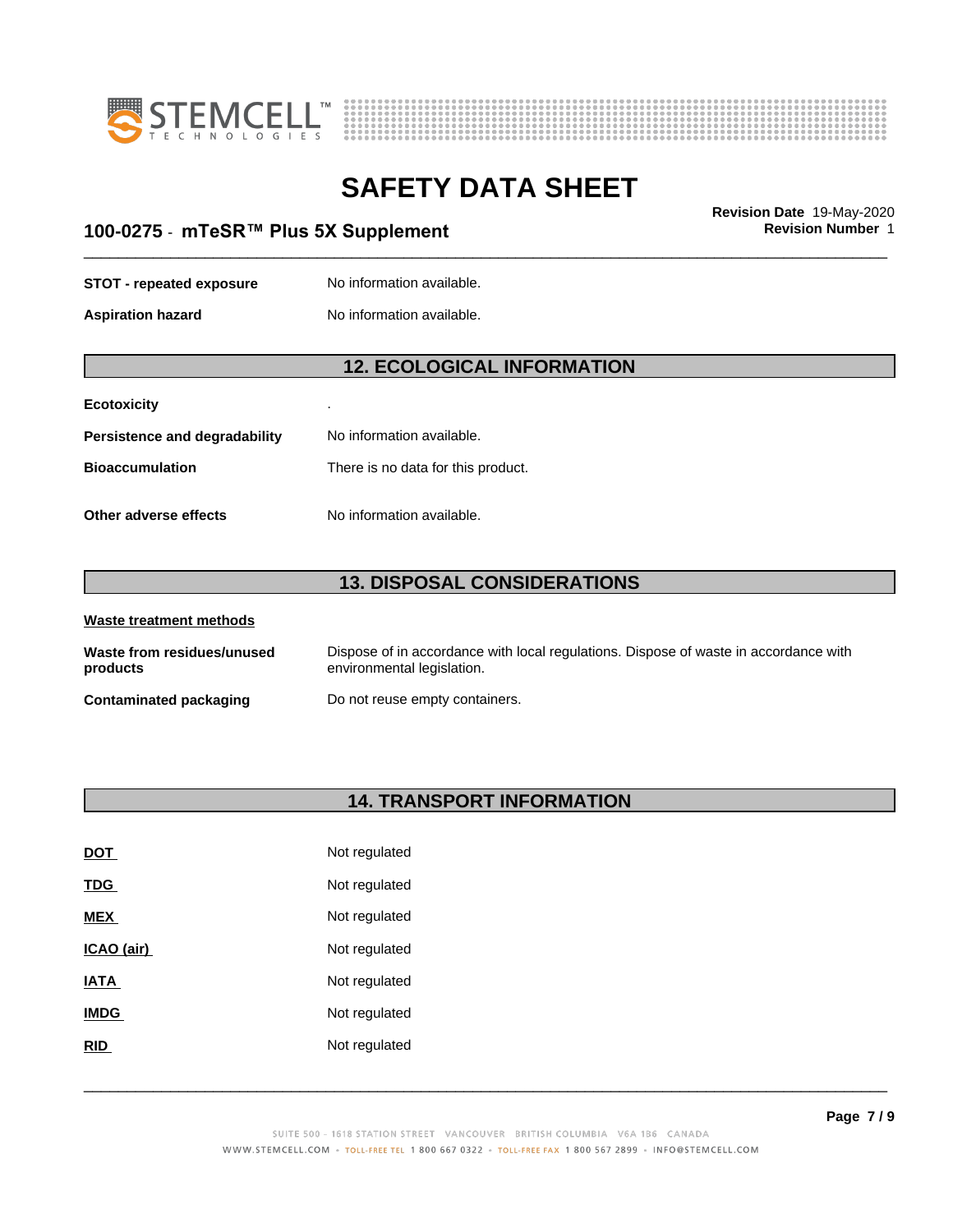



## \_\_\_\_\_\_\_\_\_\_\_\_\_\_\_\_\_\_\_\_\_\_\_\_\_\_\_\_\_\_\_\_\_\_\_\_\_\_\_\_\_\_\_\_\_\_\_\_\_\_\_\_\_\_\_\_\_\_\_\_\_\_\_\_\_\_\_\_\_\_\_\_\_\_\_\_\_\_\_\_\_\_\_\_\_\_\_\_\_\_\_\_\_ **Revision Date** 19-May-2020 **100-0275 ⋅ mTeSR™ Plus 5X Supplement Revision Revision** Number 1

**ADR** Not regulated

ADN Not regulated

## **15. REGULATORY INFORMATION**

| International Inventories |                 |  |
|---------------------------|-----------------|--|
| <b>TSCA</b>               | Does not comply |  |
| <b>DSL/NDSL</b>           | Does not comply |  |
| <b>EINECS/ELINCS</b>      | Does not comply |  |
| <b>ENCS</b>               | Does not comply |  |
| <b>IECSC</b>              | Does not comply |  |
| <b>KECL</b>               | Does not comply |  |
| <b>PICCS</b>              | Does not comply |  |
| <b>AICS</b>               | Does not comply |  |
|                           |                 |  |

 **Legend:**

 **TSCA** - United States Toxic Substances Control Act Section 8(b) Inventory

 **DSL/NDSL** - Canadian Domestic Substances List/Non-Domestic Substances List

 **EINECS/ELINCS** - European Inventory of Existing Chemical Substances/European List of Notified Chemical Substances

 **ENCS** - Japan Existing and New Chemical Substances

 **IECSC** - China Inventory of Existing Chemical Substances

 **KECL** - Korean Existing and Evaluated Chemical Substances

 **PICCS** - Philippines Inventory of Chemicals and Chemical Substances

 **AICS** - Australian Inventory of Chemical Substances

### **US Federal Regulations**

### **SARA 313**

Section 313 of Title III of the Superfund Amendments and Reauthorization Act of 1986 (SARA). This product does not contain any chemicals which are subject to the reporting requirements of the Act and Title 40 of the Code of Federal Regulations, Part 372.

|  | <b>SARA 311/312 Hazard Categories</b> |  |
|--|---------------------------------------|--|
|  |                                       |  |

| Acute health hazard               | No. |
|-----------------------------------|-----|
| <b>Chronic Health Hazard</b>      | No. |
| Fire hazard                       | N٥  |
| Sudden release of pressure hazard | No. |
| <b>Reactive Hazard</b>            | N٥  |

### **CWA** (Clean Water Act)

This product does not contain any substances regulated as pollutants pursuant to the Clean Water Act (40 CFR 122.21 and 40 CFR 122.42).

## **CERCLA**

This material, as supplied, does not contain any substances regulated as hazardous substances under the Comprehensive Environmental Response Compensation and Liability Act (CERCLA) (40 CFR 302) or the Superfund Amendments and Reauthorization Act (SARA) (40 CFR 355). There may be specific reporting requirements at the local, regional, or state level pertaining to releases of this material.